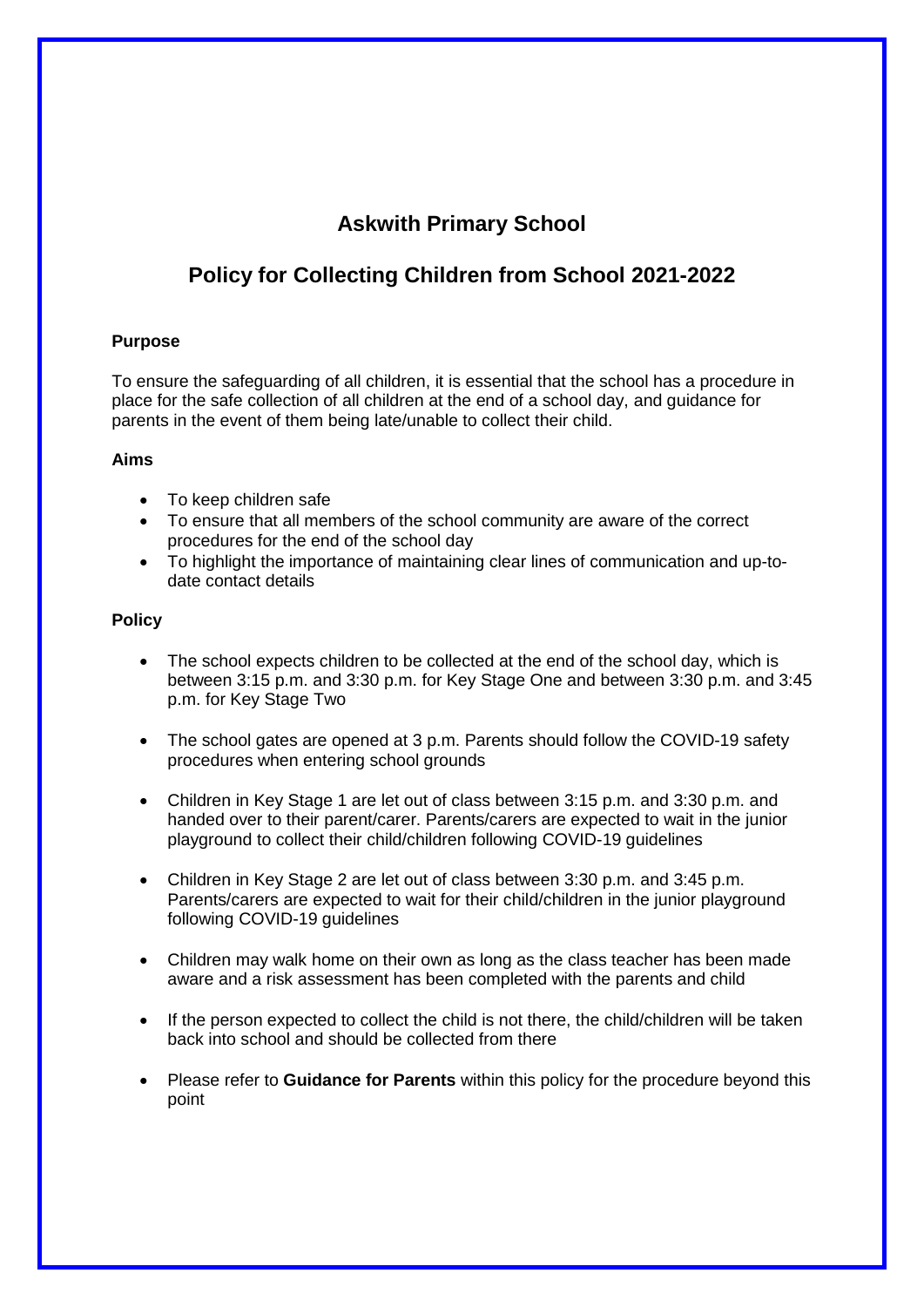## **Guidance for parents/carers in the event of a parent/carer not arriving to collect their child at the end of the school day**

**As a parent/carer, it is your responsibility to ensure that your child is collected at the end of the school day.**

## **Please ensure that the school has up-to-date telephone numbers to contact you in an emergency.**

- If you are unexpectedly delayed and are unable to collect or will be late collecting your child/children from school, please contact the school immediately (*tel. no 01943 462896)*
- If you arrange for another adult to collect your child/children, you must inform the school. If the adult has not collected your child/children from school on a previous occasion you should let the school know the details of that person
- If you are unable to arrange for another adult to collect your child/children then the school will look after your child/children in After School Club until 5:30 p.m. Monday to Wednesday and until 5 p.m. Thursday
- If there has been no contact with school and you or an identified adult have/ has not arrived by 6 p.m. to collect your child/children, the school will contact the Customer Service Centre (Children's Social Care)

## **If a parent/carer does not arrive to collect their child at the end of the school day and the school has not been made aware of alternative arrangements, school will take the following steps:**

- **1.** The teacher will take the child/children to the school hall and ensure that they are supervised
- **2.** Children who have not been collected by 3:40 p.m. will be supervised in After School Club in the school hall and the usual charges will apply
- **3.** A member of staff will check with the office whether the parent/carer has telephoned and left instructions or an estimated time of arrival
- **4.** If no contact has been made by the parent/carer, the school staff will attempt to contact the parent/carer and/or the emergency contact by telephone
- **5.** Where appropriate, a member of staff will sensitively ask the child whether there is a reason that could account for their parent/carer being late
- **6.** Where appropriate, a member of staff will ask the child if they have any additional contact information
- **7.** School will continue to try to contact the parent/carer and the emergency contact/s